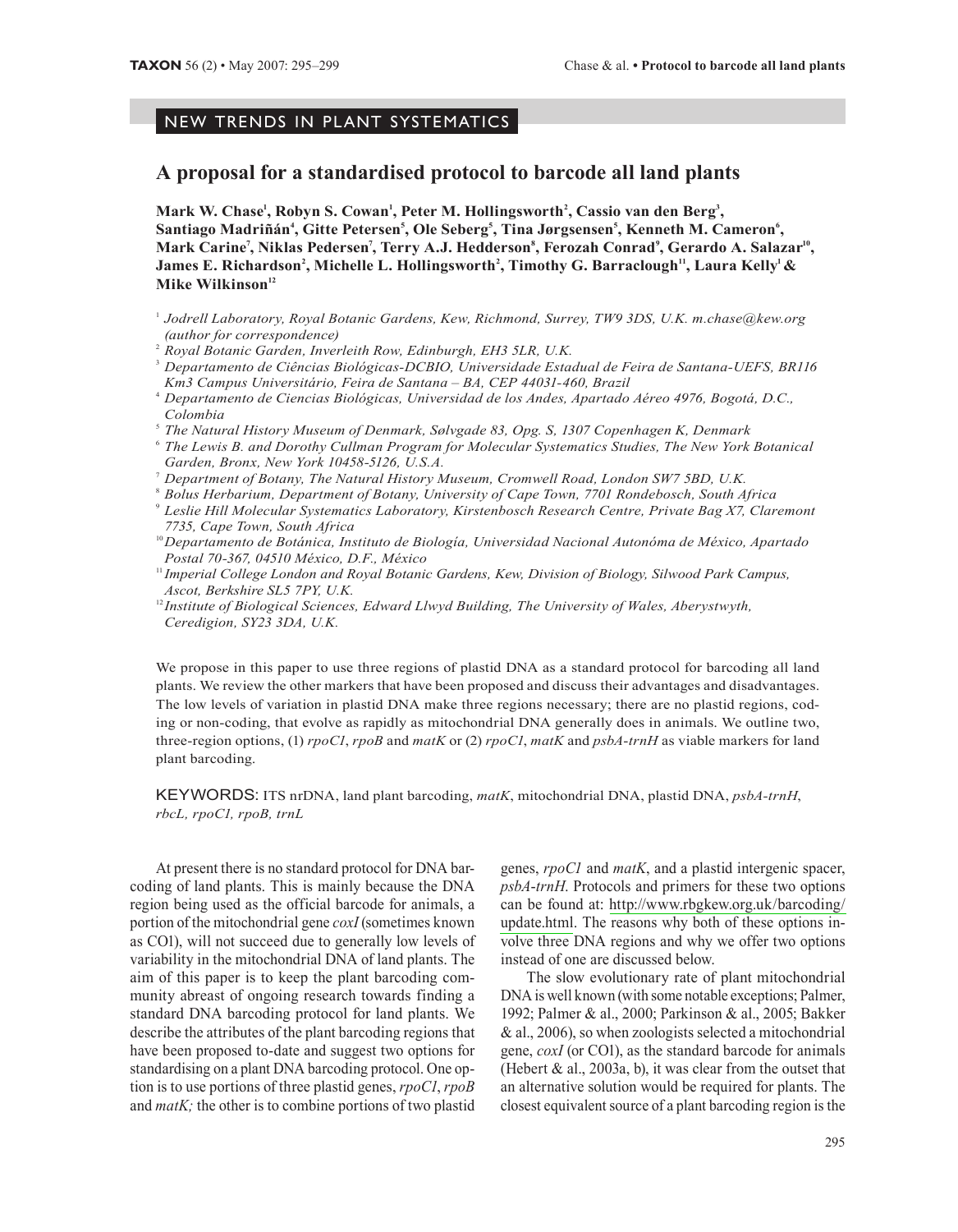plastid genome. This genome shares many of the desirable attributes of animal mitochondrial DNA for barcoding, such as conserved gene order and high copy number in each cell enabling easy retrieval of DNA for PCR and sequencing. One problem with plastid DNA, however, is its generally slow rate of evolution, and the challenge has been to find a plastid region that is sufficiently variable for DNA barcoding. A suitable region should ideally show enough variation within it to discriminate among species, yet be conserved enough to be present and routinely retrievable across the  $>400$  million years of evolutionary divergence represented by extant land plant diversity. This is a non-trivial problem; finding a marker (or perhaps set of markers) for which primer binding sites are conserved but which shows high levels of variability across all groups of land plants represents a set of contradictory targets. If markers have highly conserved primer binding-sites, they tend to also be internally more conservative, whereas for the most variable regions it is difficult to identify sites for reasonably conserved primers.

An additional desirable trait for a potential barcoding region is to have a reading frame so that the presence of nonsense substitutions could be used as a criterion to evaluate how good sequencing reactions/editing have been. This is of course the case for *coxI*, which is an exon (coding region). Although not specifically a requirement, it is viewed as desirable for the universal plant barcoding marker(s) to be coding regions so that alignment is easily accomplished (if necessary by conversion to amino acids), thus making the selected markers also useful for studies of phylogenetic relationships and molecular evolution. For a non-coding region (intron or intergenic spacer) to represent a viable alternative it is necessary for it to have (1) universal primers and standard PCR protocols, (2) consistently higher variation than coding regions, and (3) a non-complicated pattern of molecular evolution (see below for an example of one such problem).

The protein encoding plastid gene *rbcL* has been proposed as a potential plant barcode by several sets of researchers (Chase & al., 2005; Newmaster & al., 2006), usually in conjunction with one or more other markers. One benefit of this region is the large amount of existing information—there are more than 10,000 *rbcL* sequences already in GenBank (Chase & al., 2005; Newmaster & al., 2006). However, many of these are unvouchered or erroneously identified, and none has electropherogram trace files available, so all of these would have to be repeated to meet the standards for an official "DNA barcode" designation in GenBank. Furthermore, studies by Chase & al. (2005) and Newmaster & al. (2006), which demonstrated a fair degree of success in discriminating species, used nearly entire *rbcL* sequences (at least 1300 bp long). An ideal DNA barcoding region should be short enough to amplify from degraded DNA and analysed

296

via single-pass sequencing. One possibility is to develop primer sets for short portions of this gene to produce a barcode of appropriate length, but our attempts to develop universal primers to achieve this have been unsuccessful to date.

Another plastid DNA region proposed is the non-coding *psbA-trnH* spacer (Kress & al., 2005; Shaw & al., 2007). This region is one of the most variable non-coding regions of the plastid genome in angiosperms in terms of having the highest percentages of variable sites (Shaw & al., 2007). This variation means that this inter-genic spacer can offer high levels of species discrimination (Kress & al., 2005; Shaw & al., 2007). However, there are enormous problems with alignment for this locus caused by high rates of insertions/deletions; alignment of the *psbAtrnH* spacer across most larger families of angiosperms is highly ambiguous. It appears that even within closely related taxa, great length differences exist, such that at greater taxonomic distances no shared sequence remains. Furthermore, in some groups of plants, the psbA-trnH spacer is exceedingly short (less than 300 bp; Kress  $\&$ al., 2006; K. Cameron, unpubl.), whereas in others, such as orchids, it is much longer because it contains copies of rpl22 and rps19 (which makes it greater than 1,000 bp; Chang & al., 2006). The  $rps19$  gene or pseudogene is also found between *trnH* and *psbA* in maize, rice and wheat (Chang & al., 2006). In BLAST searches of monocot psbA-trnH sequences in GenBank, we have found that representatives of Commelinales, Dioscoreales, Liliales and Zingiberales also have a copy of rps19 in this position, but we could not detect any rps19 sequence in this spacer for representatives of Acorales or Alismatales. Chang  $\&$ al. (2006) suggested that the rps19-trnH cluster was duplicated early in the evolution of monocots, but that in some monocots the copy of rps19 positioned between trnH and *psbA* is apparently a truncated pseudogene. It is possible that bioinformatic solutions to deal with such enormous length variation and molecular evolution could be developed and implemented. However, the use of this region as the standard plant DNA barcode alone is problematical. Its long length in some species  $($  > 1000 bp) represents a problem for retrieval from degraded tissue such as highly processed material (as in folk medicines) or from forensic samples. Furthermore, founding a massive plant barcoding database that at its core has sequence data unalignable between families clearly places massive constraints on the benefits that can be gained from future comparative analyses. A last point here is that although non-coding regions such as *psbA-trnH* are generally more rapidly evolving than genes, this is not always the case; in some groups of mosses, *matK* and *rpoCl* both contain more variable positions (T. Hedderson, unpubl.). This was also true for matK in Crocus and Hordeum (O. Seberg & G. Petersen, unpubl.). Shaw  $\&$  al. (2007) made this point as well; these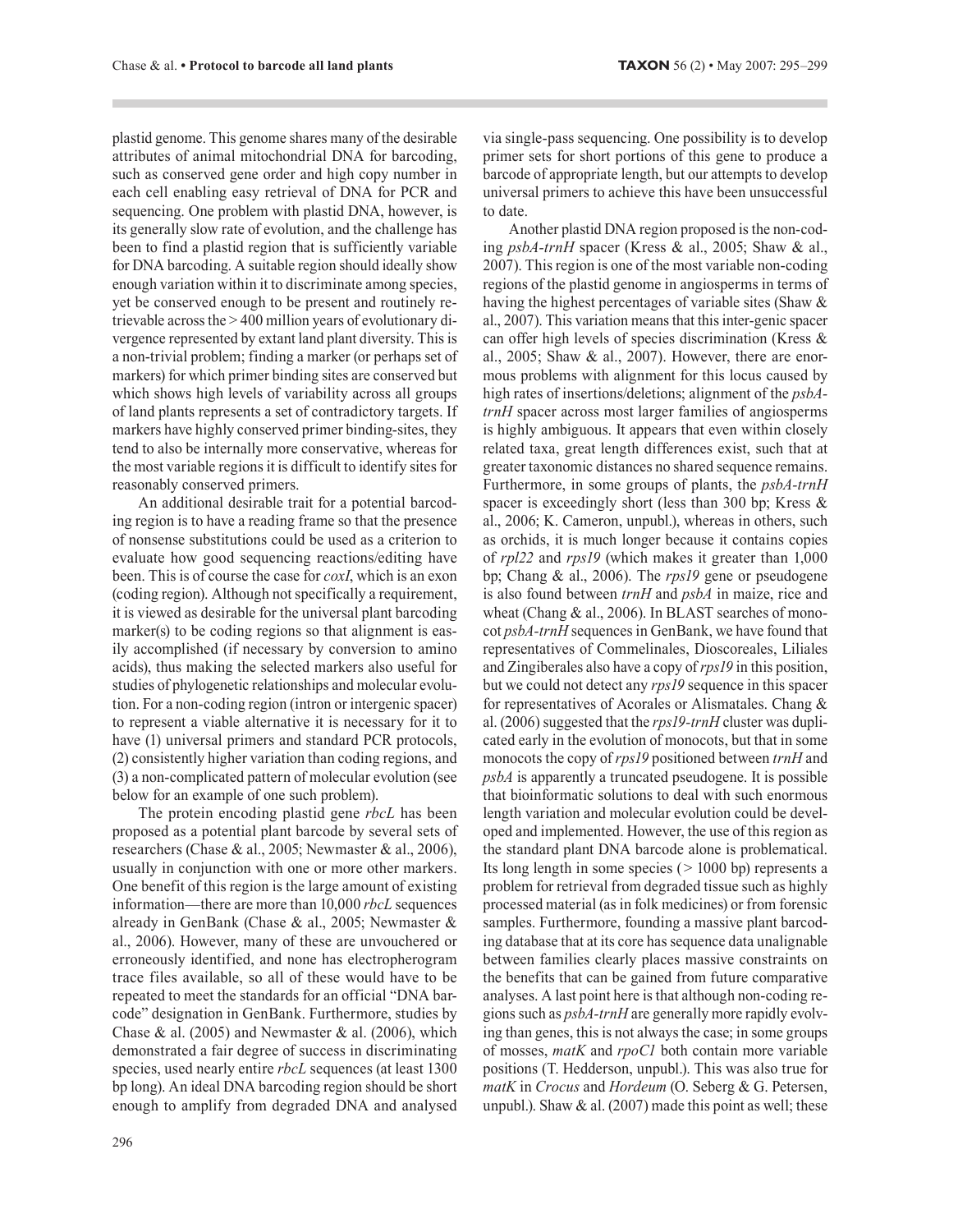comparisons of rates of change in plastid regions are only generalisations, and deviations are common.

The plastid intron in trnL has also been suggested as an appropriate region for DNA barcoding (Taberlet & al., 2007). However, resolution with this region is obviously far too low due to its slow rate of molecular evolution (Shaw & al., 2005). For a non-coding region, it is surprisingly conserved, perhaps due to its highly conserved secondary structure.

Aside from the three regions of plastid DNA that have been presented, the one other widely used and more variable region that has been proposed as a barcoding region is the internal transcribed spacer portions of nuclear ribosomal DNA or nrITS (Chase & al., 2005; Kress & al., 2005). ITS has a long record of use (Baldwin, 1992), and in most groups of flowering plants it has performed well as a phylogenetic marker. In nearly all cases, it has produced results similar to those found with plastid DNA, but it often has 3–4 times more variable sites that evolve up to four times more rapidly (van den Berg & al., 2000). For example, in a set of eight Protea species (Proteaceae) that span the basal nodes of the genus, we detected only eight variable positions in total from sequences of the plastid genes rpoCl, rpoB, and matK, and only four of these were unique to single accessions; only six positions were variable in *psbA-trnH* for this same set of species, and only three species had unique sequences. For nrITS in these same eight species, we recovered 16 variable positions and a unique sequence for each species (L. Valente & M. Chase, unpubl.). However, in yet other taxa, e.g., Scalesia (Asteraceae), no variation is found in any of the plastid regions investigated here or in nrITS (G. Petersen & O. Seberg, unpubl.). Clearly there will have to be special protocols if DNA barcoding is to be viable in certain groups of plants. Although not often noted, the same is true for certain groups of animals and perhaps some fungi.

Nuclear nrITS is also subject in most organisms to gene conversion/concerted evolution (Wendel & al., 1995; Chase & al., 2003), so that a single copy type is maintained (variation among the thousands of copies does occur, but one general consensus copy predominates). However, in some land plants, multiple copies are maintained, and even in some groups of angiosperms several divergent and still functional copies of ITS are routinely detected (Rapini & al., 2006). Presence of multiple, divergent copies makes nrITS unacceptable as a standard barcoding region across all land plants. In addition, nrITS also requires different PCR conditions and additives than the plastid regions selected (dimethyl sulfoxide, DMSO), so multiplexing PCR reactions with ITS and most plastid DNA regions is not possible. There are several groups of angiosperms for which nrITS can still make a valuable additional contribution as a "local barcode" when low levels of plastid DNA variation are encountered, but the problems related to its molecular evolution in many groups makes it undesirable to include nrITS in our proposal for a standardised protocol for all land plants.

Based on our assessment of the existing literature, there is no currently available, universally usable region of the nuclear genome, and because the overall rate of plastid DNA evolution in plants is much slower in general than mitochondrial DNA in most animal groups, there is no single plastid DNA marker, coding or non-coding, that can alone stand as the plant barcode in all groups of land plants. One solution to this problem is to use a combination of plastid regions that together represent a viable plant barcode.

The Alfred P. Sloan Foundation and the Gordon and Betty Moore Foundation (both of the U.S.A.) recently funded a project that compared performance of a range of plastid regions with the aim of finding suitable DNA barcoding regions that could be used as "the universal land plant barcoding protocol". This consortium project, centred at the Royal Botanic Gardens, Kew, but including researchers from 11 institutes in seven countries (Brazil, Colombia, Denmark, Mexico, South Africa, U.K., and U.S.A.), undertook first to screen more than 100 potential coding and non-coding plastid DNA regions to (1) identify those that could be amplified with a simple and standardised set of primers and protocols, and (2) evaluate the 5–6 most promising regions on a broad set of land plant taxa. To make comparisons of variation between loci quick and easy in the first phase of our project, DNA of 96 pairs of closely related, often sister taxa, from across the land plants was mixed together for PCR and then sequenced, which permitted us to estimate numbers of polymorphic sites by which these pairs differed. By doing comparisons of PCR success and levels of variation, we quickly narrowed our search down to those loci with the greatest potential for universality and variability.

The full results of this study will be published elsewhere, and analyses of the efficacy of intensively trialled regions in part 2 are still ongoing. However, as a "research" update", we summarise the current state of play. Two plastid gene regions, partial rpoCl and rpoB, performed well as barcoding regions in terms of being amplifiable with a limited range of PCR conditions and primer sets and, although not particularly rapidly evolving, were able to discriminate among species in many groups of organisms. A third gene region, matK, showed much higher levels of sequence variation and provided better species discrimination, but work is still underway to improve PCR primer sets to enhance its 'universality'. The greatest level of species discrimination was achieved when all three regions are combined (rpoCl, rpoB and matK), and this represents one option as a standard DNA barcode for plants.

A second option we present is rpoCl, matK, and psbAtrnH. This option substitutes for the relatively conserved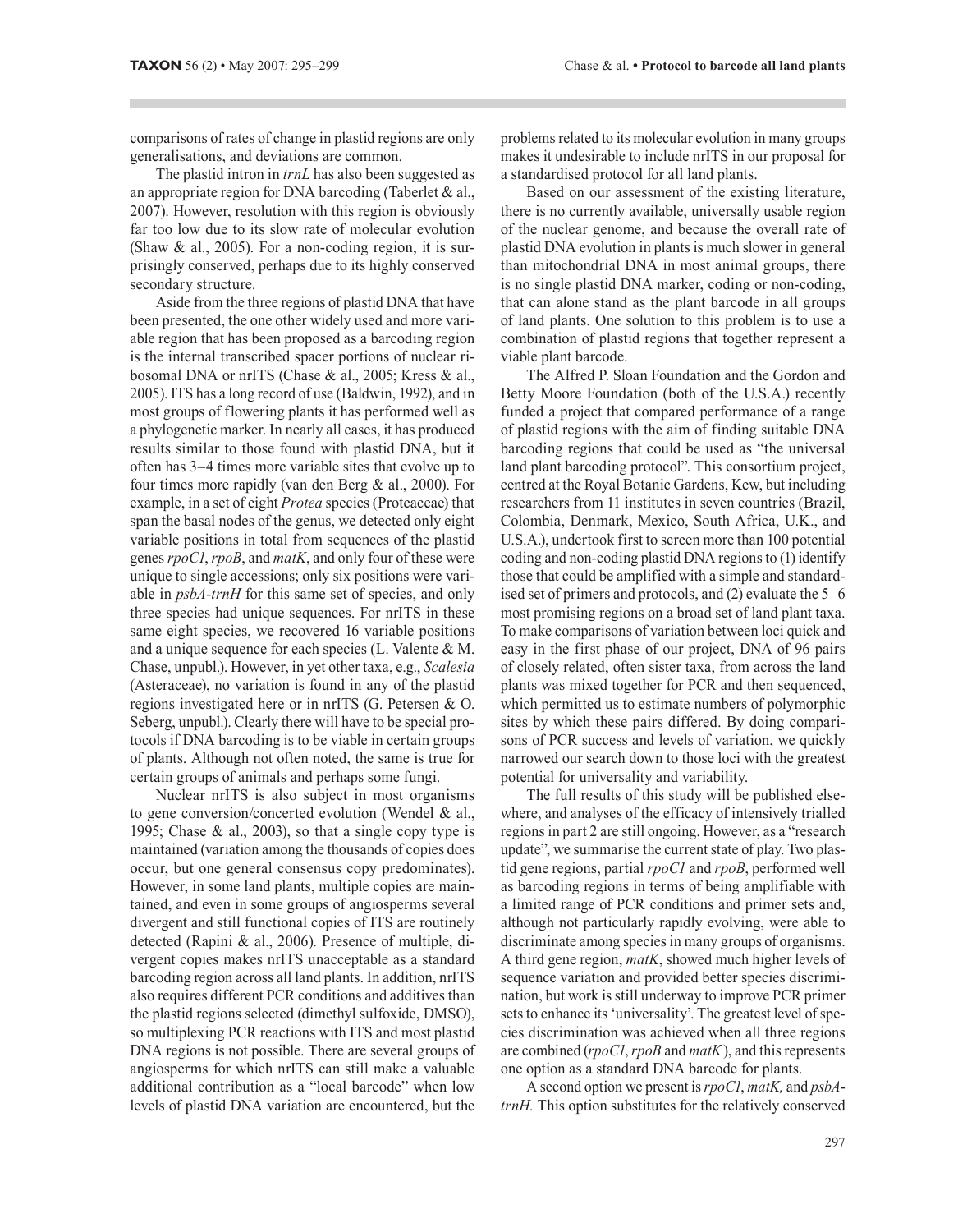coding region, rpoB, the previously mentioned, highly length-variable, non-coding intergenic spacer, psbA-trnH. The benefits to doing this are that additional species level resolution may be obtained, while at least part of the plant barcode (the sequences from  $rpoCl$  and  $matK$ ) will be comparable and alignable across broad evolutionary distances. The downside of this approach relates to the introduction of bioinformatics challenges and problems with degraded tissue due to the variation and often larger size of the *psbA-trnH* spacer.

If a standardised protocol is to be adopted so that complete unknowns can be identified, the evolutionary dynamics of plastid DNA mean that a multi-locus procedure is necessary to be able to retrieve an accurate identification from the database. Of course, producing three regions will cost more than one, but there is no universally variable, single plastid DNA region that can serve this purpose. Furthermore, the general principle of having a multi-locus barcode has been accepted by CBOL (Consortium for the Barcode of Life; D. Schindel, pers. comm.). DNA sequencing costs are now low enough to make three loci feasible, and with future improvements costs will be even less of an issue. When several  $(8-12)$  appropriate, nuclear, low-copy regions have been identified and become feasible (Chase  $\&$  al., 2005), multi-locus barcodes will be better able to deal with the biological complexities of species distinctions that many people worry will not be addressed by the use of just plastid or mitochondrial DNA. Until we reach this point with exploration and development of nuclear loci as barcodes, it is in the meantime important to get plants into the barcoding effort. Even imperfect systems, such as the ones proposed here, are likely to make a major impact on many areas of research and are sufficient for many applications. For example, to address the flora of a specific geographic region, a barcode need only deal with a limited number of the possible taxonomic entities that exist within a genus, and for these applications the currently proposed methods are highly successful (K. Cameron & al., unpubl); sometimes even a single, relatively conserved DNA region will work well (Taberlet & al., 2007).

Any proposal for assignment of the keyword "barcode" to a sequence region in GenBank must be accepted by CBOL before GenBank will accord this recognition. Thus far, only coxl has that designation, but it is clear that plants necessitate several loci and thus a different approach.

Methods and protocols for the regions selected can be found on the Royal Botanic Gardens, Kew, website (www.rbgkew.org.uk/barcoding/rationale.html). Primer sequences for some taxa are still under development because those currently in use are not as robust and broadly applicable as we feel they should be. Nonetheless, progress has been significant enough that we are able to say that, providing these remaining technical issues can be overcome, the two, three-region options, (1) rpoCl, rpoB and matK, or (2) rpoCl, matK and psbA-trnH, represent the best viable options for the use of plastid DNA as barcodes for all land plants. A proposal presenting these two options as candidate barcoding regions for plants and exploring the strengths and weaknesses of the two will be submitted to CBOL shortly.

## **LITERATURE CITED**

- Bakker, F.T., Breman, F. & Merckx, V. 2006. DNA sequence evolution in fast evolving mitochondrial DNA nadl exons in Geraniaceae and Plantaginaceae. Taxon 55: 887-896.
- Baldwin, B.G. 1992. Phylogenetic utility of the internal transcribed spacers of nuclear ribosomal DNA in plants: an example from the Compositae. Molec. Phylog. Evol. 1:  $3 - 16$ .
- Chang, C.-C., Lin, H.-C., Lin, I.-P., Chow, T.-Y., Chen, H.-H., Chen, W.-H., Cheng, C.-H., Cheng, C.-Y., Lin, C.-Y., Liu, S.-M., Chang, C.-.C. & Chaw, S.-M. 2006. The chloroplast genome of Phalaenopsis aphrodite (Orchidaceae): comparative analysis of evolutionary rate with that of grasses and its phylogenetic implications. Molec. Biol. Evol. 23: 279-291.
- Chase, M.W., Knapp, S., Cox, A.V., Clarkson, J.J., Butsko, I.Y., Joseph, J., Savolainen, V. & Parokonny, A.S. 2003. Molecular systematics, GISH and the origin of hybrid taxa in Nicotiana (Solanaceae). Ann. Bot. 92: 107-127.
- Chase, M.W., Salamin, N., Wilkinson, M., Dunwell, J.M., Kesanakurthi, R.P., Haider, N. & Savolainen, V. 2005. Land plants and DNA barcodes: short-term and long-term goals. Philos. Trans., Ser. B 360: 1889-1895.
- Hebert, P.D.N., Cywinska, A., Ball. S.L. & De Waard, J.R. 2003a. Biological identifications through DNA barcodes. Proc. Roy. Soc. London, Ser. B, Biol. Sci. 270: 313-321.
- Hebert, P.D.N., Ratnasingham, S. & De Waard, J.R. 2003b. Barcoding animal life: cytochrome c oxidase subunit 1 divergences among closely related animals. Proc. Roy. Soc. London, Ser. B, Biol. Sci. 270: S96-S99.
- Kress, W.J., Wurdack, K.J., Zimmer, E.A., Weigt, L.A. & Janzen, D.H. 2005. Use of DNA barcodes to identify flowering plants. Proc. Natl. Acad. Sci. U.S.A. 102: 8369-8374
- Newmaster, S.G., Fazekas, A.J. & Ragupathy, S. 2006. DNA barcoding in land plants: evaluation of rbcL in a multigene tiered approach. Canad. J. Bot. 84: 335-341.
- Palmer, J.D. 1992. Mitochondrial DNA in plant systematics: applications and limitations. Pp. 36-49 in: Soltis, P.S., Soltis, D.E. & Doyle, J.J. (eds.), Molecular Systematics of Plants. Chapman and Hall, New York.
- Palmer, J.D., Adams, K.L., Cho, Y., Parkinson, C.L. & Song, K. 2000. Dynamic evolution of plant mitochondrial genomes: mobile genes and introns and highly variable mutation rates. Proc. Natl. Acad. Sci. U.S.A. 97: 6960-6966.
- Parkinson, C.L., Mower, J.P., Qiu, Y.-L., Shrik, A.J., Song, K., Young, N.D., de Pamphilis, C.W. & Palmer, J.D. 2005. Multiple major increases and decreases in mitochon-